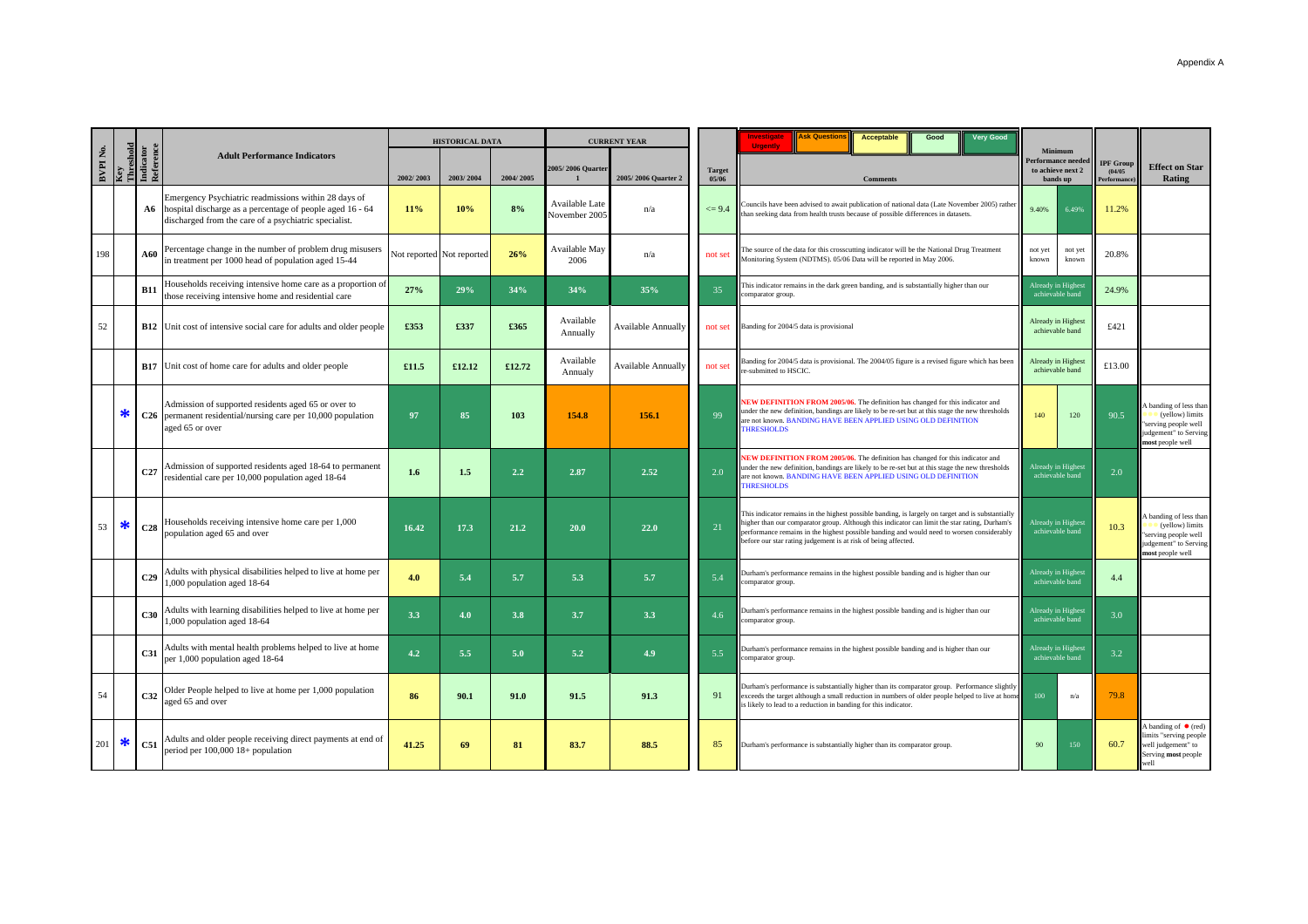|          |                  |                        |                                                                                                                                                                                                                                                         |              | <b>HISTORICAL DATA</b>                 |              | <b>CURRENT YEAR</b>   |                           |                        | <b>Very Good</b><br><b>Ask Question</b><br><b>Investigat</b><br><b>Acceptable</b><br>Good<br><b>Urgently</b>                                                                                                                                                                                                                                        |                  | Minimum                                                   |                                           |                                                                                                             |
|----------|------------------|------------------------|---------------------------------------------------------------------------------------------------------------------------------------------------------------------------------------------------------------------------------------------------------|--------------|----------------------------------------|--------------|-----------------------|---------------------------|------------------------|-----------------------------------------------------------------------------------------------------------------------------------------------------------------------------------------------------------------------------------------------------------------------------------------------------------------------------------------------------|------------------|-----------------------------------------------------------|-------------------------------------------|-------------------------------------------------------------------------------------------------------------|
| BVPI No. | Key<br>Threshold | Indicator<br>Reference | <b>Adult Performance Indicators</b>                                                                                                                                                                                                                     | 2002/2003    | 2003/2004                              | 2004/2005    | 2005/2006 Quarter     | 2005/2006 Quarter 2       | <b>Target</b><br>05/06 | <b>Comments</b>                                                                                                                                                                                                                                                                                                                                     |                  | <b>Performance neede</b><br>to achieve next 2<br>bands up | <b>IPF Group</b><br>(04/05)<br>erformancı | <b>Effect on Star</b><br>Rating                                                                             |
|          |                  | C62                    | Number of carers receiving a specific carers service as a<br>percentage of clients receiving community based services                                                                                                                                   |              | Not reported Not reported              | 3.6%         | Available<br>Annually | <b>Available Annually</b> | not set                | lew Indicator. This indicator will not be banded for 2004/05                                                                                                                                                                                                                                                                                        | not yet<br>known | not yet<br>known                                          | not<br>available                          |                                                                                                             |
|          |                  |                        | Percentage of single adults and older people going into<br><b>D37</b> residential and nursing care who were allocated single<br>rooms                                                                                                                   | 96%          | 97%                                    | 96%          | Available<br>Annually | <b>Available Annually</b> | 97%                    | Durham's 2004/05 performance remains in the highest possible banding and is higher than our<br>comparator group.                                                                                                                                                                                                                                    |                  | Already in Highest<br>achievable band                     | 93.8%                                     |                                                                                                             |
|          |                  | D39                    | Percentage of adults and older people receiving a statement<br>of their needs and how they will be met                                                                                                                                                  | 91%          | 96%                                    | 96%          | 96.6%                 | 96.5%                     | 96%                    | Durham's performance is substantially higher than its comparator group. Performance remains<br>well on target.                                                                                                                                                                                                                                      | 100              | n/a                                                       | 85.2%                                     |                                                                                                             |
|          |                  | D40                    | Adult and older clients receiving a review as a percentage of<br>those receiving a service                                                                                                                                                              | 48%          | 53.6%                                  | 50.49%       | 50%                   | 49%                       | 54%                    | Durham's performance against this indicator has reduced in 2004-5 and continues to fall short<br>of target. Work is currently being undertaken to increase the number of reviews carried out.                                                                                                                                                       | 60%              | n/a                                                       | 68.6%                                     |                                                                                                             |
|          |                  | D41                    | Number of Delays (all ages) per 100,000 population aged 65<br>and over (based on SITREP data)                                                                                                                                                           | 42.35        | 29                                     | $7^{\circ}$  | 2.25                  | 10.92                     | 7%                     | Durham is maintaining a very low level of delayed transfers of care, exceeding the target and<br>remaining in the highest possible banding. The level of delayed transfers of care in Durham i<br>considerably lower than the comparator group average.                                                                                             |                  | Already in Highest<br>achievable band                     | 32.1                                      |                                                                                                             |
|          |                  | D52                    | Jsers who said that they were satisfied or extremely<br>satisfied with social services                                                                                                                                                                  | 64%          | Not reported                           | Not reported | Available<br>Annually | <b>Available Annually</b> | not set                | ndicator will be derived from the Older People Home Care Survey which will be undertaken<br>n February 2006                                                                                                                                                                                                                                         | not yet<br>known | not yet<br>known                                          |                                           |                                                                                                             |
| 56       | ∗                |                        | <b>D54</b> Percentage of items of equipment delivered within 7 Days                                                                                                                                                                                     | Not reported | 84.5%                                  | 89%          | 88.7%                 | 87.9%                     | 89%                    | Durham's performance remains substantially higher than its comparator group. Performance<br>remains in the highest possible banding and would need to worsen considerably before our star<br>rating judgement is at risk of being affected.                                                                                                         |                  | Already in Highest<br>achievable band                     | 80.5%                                     | A banding of $\bullet$ (red)<br>iimits "serving people<br>well judgement" to<br>Serving most people<br>vell |
| 195      | ∗                | D55                    | Acceptable waiting times for assessment - Average of: %<br>where the time from first contact to beginning of assessment<br>s less than 48 hours and % where the time from first contact<br>to completion of assessment is less than or equal to 4 weeks | Not reported | 74%                                    | 75%          | 62.4%                 | 62.6%                     | 69%                    | 2005/06 bandings have been adjusted from 2004/05. This, coupled with a change in definition<br>or this indicator has caused Durham's performance to fall to a significantly lower level.<br>Action plans are being put into place to speed up waiting times for the start of assessments,<br>which will improve performance against this indicator. | 70%              | 80%                                                       | 76.6%                                     | A banding of $\bullet$ (red)<br>mits "serving people<br>well judgement" to<br>Serving most people<br>vell   |
| 196      | ∗                | D56                    | Acceptable waiting times for care packages - for new older<br>clients the % where the time from completion of assessment<br>to provision of all services in a care package is less than or<br>equal to 4 weeks                                          | Not reported | 83%                                    | 85%          | 83.92%                | 87.50%                    | 85%                    | 2005/06 bandings have been adjusted from 2004/05. Quarter 2 performance has actually<br>acreased on 2004/2005 outturn but due to banding changes we have dropped a band                                                                                                                                                                             | 90%              | n/a                                                       | 86%                                       | A banding of $\bullet$ (red)<br>imits "serving people<br>well judgement" to<br>Serving most people<br>vell  |
|          |                  | D59                    | Number of assessed social work practice learning days per<br>whole time equivalent social worker                                                                                                                                                        | Not reported | 10.1%                                  | 12.3%        | Available<br>Annually | Available Annually        | not set                | Durham's performance has improved in 2004/05 and is higher than the comparator group<br>verage                                                                                                                                                                                                                                                      | 17%              | n/a                                                       | 9.8%                                      |                                                                                                             |
|          |                  | D71                    | ndicator from Older People Home Care Survey - To Be<br>Confirmed                                                                                                                                                                                        |              | Not reported Not reported              | Not reported | Available<br>Annually | <b>Available Annually</b> | not set                | New Indicator. Indicator will be derived from the Older People Home Care Survey which wil<br>e undertaken in February 2006                                                                                                                                                                                                                          | not yet<br>known | not yet<br>known                                          |                                           |                                                                                                             |
|          |                  | E47                    | The percentage of older service users receiving an<br>assessment or review that are from minority ethnic groups,<br>divided by the percentage of older people in the local<br>population that are from minority ethnic groups                           | 0.60         | 0.53                                   | 0.6          | 0.7                   | 0.52                      | 0.65                   | Durhams performance against this indicator is low when compared to its comparator group<br>An ideal ratio for this performance indicator would be 1:1                                                                                                                                                                                               |                  | n/a                                                       | 0.9                                       |                                                                                                             |
|          |                  | E48                    | The percentage of older service users receiving services<br>ollowing an assessment or review that are from a minority<br>ethnic group to the percentage of older service users<br>assessed or reviewed that are from a minority ethic group             | 0.87         | 1.17                                   | 1.09         | 1.01                  | 0.98                      | 1.05                   | Durham's performance continues to be better than the family group averag and remains in the<br>highest banding available. Yellow (Acceptable) is the maximum banding which can be<br>achieved.                                                                                                                                                      |                  | <b>Already in Highest</b><br>achievable band              | 1.10                                      |                                                                                                             |
|          |                  | E50                    | Assessments of adults and older people leading to a<br>provision of service                                                                                                                                                                             |              | Not reported Not reported Not reported |              | 81.3%                 | 80.2%                     | not set                | Although this indicator is not new, the definition was modified for 2005/06 making recent dat<br>ncomparable with historical data. To avoid confusion, historical data have been removed<br>This Indicator will not be banded for 2005/06                                                                                                           | not yet<br>known | not yet<br>known                                          |                                           |                                                                                                             |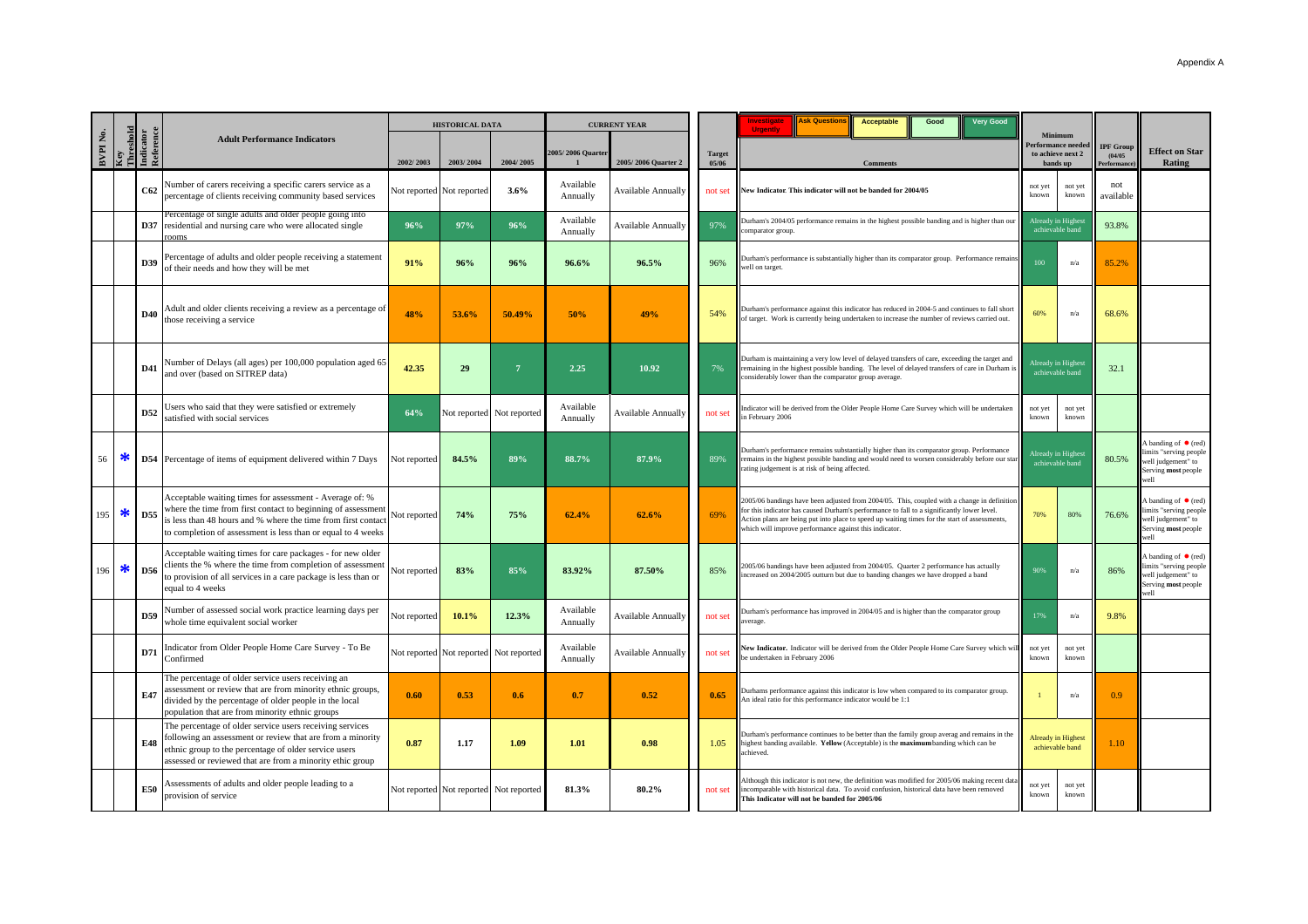| Appendix A |  |  |
|------------|--|--|
|------------|--|--|

|                                                                                               | <b>HISTORICAL DATA</b>             | <b>CURRENT YEAR</b>                      |                        | <b>WILASK Quest.</b><br>Good<br>Very Good<br>Acceptable |                                                                                                                                                 |               |
|-----------------------------------------------------------------------------------------------|------------------------------------|------------------------------------------|------------------------|---------------------------------------------------------|-------------------------------------------------------------------------------------------------------------------------------------------------|---------------|
| shold<br>ator<br>1 Z<br><b>Adult Performance Indicators</b><br>E<br>$\mathbb{E}$ $\mathbb{E}$ | 2004/2005<br>2003/200<br>2002/2003 | 2005/2006 Quarter<br>2005/2006 Quarter 2 | <b>Target</b><br>05/06 | <b>Comments</b>                                         | <b>Minimun</b><br><b>Effect on Market Performance needed</b> IPF Group Effect on Mar<br>to achieve next 2<br>(04/0)<br>bands ur<br>Performance) | <b>Rating</b> |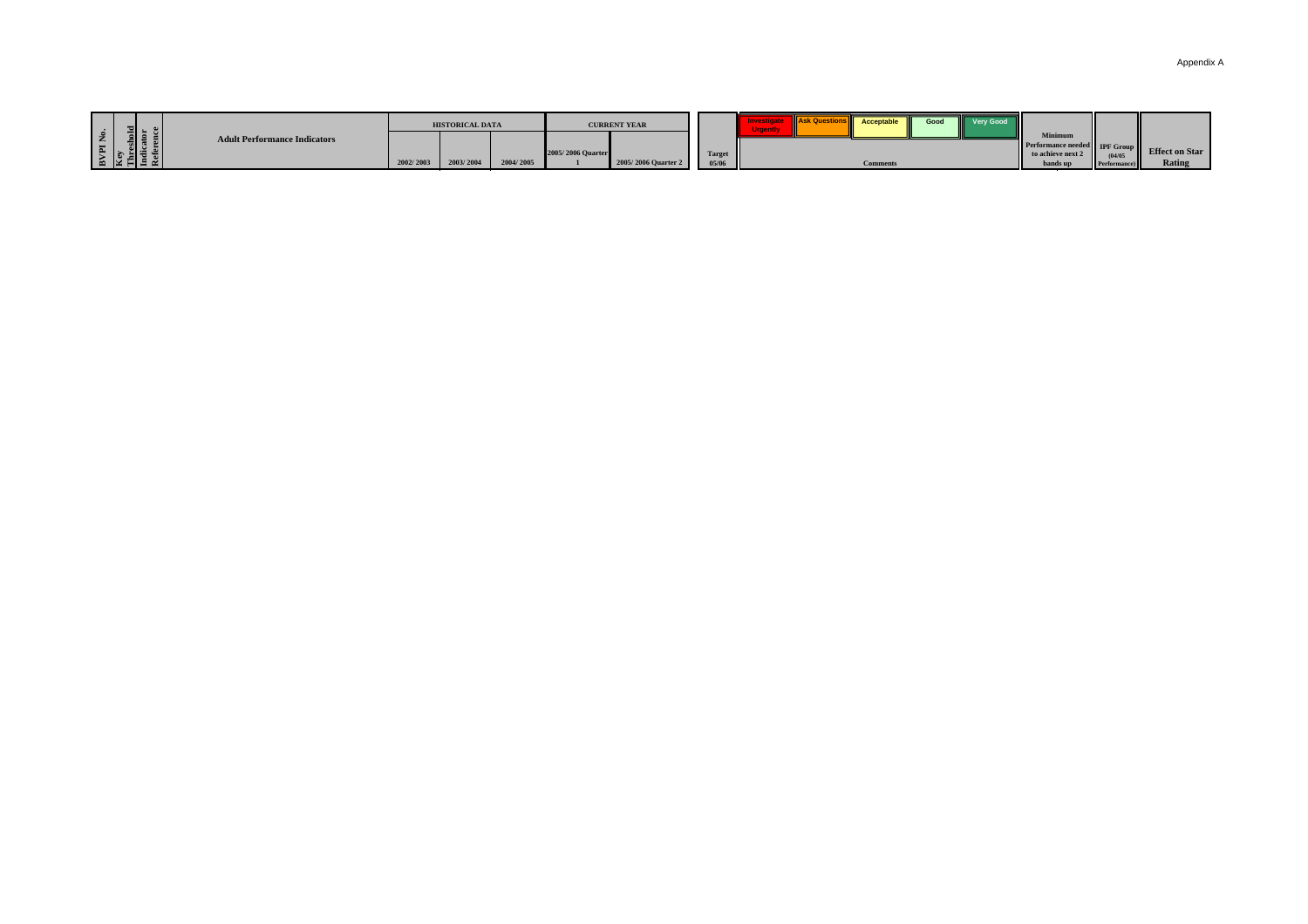|         |               |                        |                                                                                                                         |              |              | <b>HISTORICAL DATA</b> |              |                       | <b>CURRENT YEAR</b>                     | <b>Ask Question</b><br>nvestigati<br><b>Acceptable</b><br>Good<br><b>Hrnont</b> |                                                                                                                                                                                                                            |                                                               | <b>IPF Group</b>     |
|---------|---------------|------------------------|-------------------------------------------------------------------------------------------------------------------------|--------------|--------------|------------------------|--------------|-----------------------|-----------------------------------------|---------------------------------------------------------------------------------|----------------------------------------------------------------------------------------------------------------------------------------------------------------------------------------------------------------------------|---------------------------------------------------------------|----------------------|
| BVPINo. | Key Threshold | Indicator<br>Reference | <b>Childrens Performance Indicators</b>                                                                                 | 2001/2002    | 2002/2003    | 2003/2004              | 2004/2005    | 2005/06 Ouarter 1     | <b>LATEST DATA</b><br>2005/06 Quarter 2 | Target 05/06                                                                    | <b>Comments</b>                                                                                                                                                                                                            | Minimum<br>Performance neede<br>to achieve next 2<br>bands up | (04/05)<br>Forecast) |
| 49      | ∗             | A1                     | ercentage of Children Looked After who have had 3 or more placements in<br>a year                                       | 7.7%         | 7.17%        | 9.2%                   | 12.3%        | 12.9%                 | 12.6%                                   | 10.0%                                                                           | This indicator remains in the highest banding with 16% or less being very good performance.<br>Our performance is in line with that of our IPF comparator group                                                            | Already in Highest<br>achievable band                         | 12.8%                |
| 50      | ∗             | A2                     | Percentage Children leaving care aged 16 or over with at least 1 GCSE at<br>grade A-G                                   | 43.3%        | 44.4%        | 52.1%                  | 52.5%        | Reported 6<br>monthly | 55.3%                                   | 60%                                                                             | Improvement in performance during the 2nd Quarter of 2005/06 with no change in banding                                                                                                                                     | n/a                                                           | 54.8%                |
|         |               | A3                     | Percentage of Children registered in a year on the Child Protection Register<br>who have previously been registered     | 9.7%         | 12.36%       | 14.6%                  | 11.98%       | 13.98%                | 14.55%                                  | 12%                                                                             | Continued excellent performance on this indicator with performance below that of our IPF<br>comparator group.                                                                                                              | Already in Highest<br>achievable band                         | 14.7%                |
| 161     |               | A4                     | Ratio of former care leavers in employment, education or training at age 19                                             | 31.0%        | 56%          | 57.8%                  | 0.87:1       | Reported 6<br>monthly | 0.89:1                                  | 0.88:1                                                                          | Method of presenting performance on this indicator changed from a percentage to a ratio wef<br>2004/05. Excellent mid-year performance on this indicator with performance in line with that o<br>our IPF comparator group. | <b>Already</b> in Highest<br>achievable band                  | 66.5%                |
|         |               | A70                    | Progress made towards a comprehensive Children and Adolescents Mental<br>Health Service                                 | Not Reported | Not Reported | Not Reported           | Not Reported | Reported 6<br>monthly | Not yet available                       | not set                                                                         | New Indicator wef 2005/06. Banding and comparator data not available.                                                                                                                                                      | n/a                                                           | n/a                  |
|         |               | R7                     | Percentage of Children looked after in foster placements or placed for<br>adoption                                      | 82.3%        | 82.3%        | 85.4%                  | 89%          | 87.8%                 | 88.5%                                   | 87.0%                                                                           | Continued good performance which remains better than our IPF comparator group average.                                                                                                                                     | Already in Highest<br>achievable band                         | 83.9%                |
|         |               | R <sub>8</sub>         | Average gross weekly expenditure per looked after child in foster care or in a<br>childrens home                        | £535         | £516         | £527                   | £607         |                       | <b>Reported Annually</b>                | £570                                                                            | Bandings for 2004/5 period are provisional. The 2004/05 figure is a revised figure which has<br>been re-submitted to HSCIC.                                                                                                | £545<br>n/a                                                   | £631                 |
|         |               | C18                    | Final warnings and convictions of children looked after as a ratio of all<br>hildren given a final warning or convicted | 2.9:1        | 3:1          | 3.5:1                  | 1.9:1        | 3.1:1                 | 2.9:1                                   | 2.6:1                                                                           | Reduction in performance during 2005/06 with performance remaining in the highest banding<br>available. Performance in line with the average of our comparator group.                                                      | <b>Already in Highest</b><br>achievable band                  | 3:1                  |
|         |               | C19                    | Percentage of Children Looked After who had a dental check and health<br>assessment in the last 12 months               | 65%          | 72%          | 76%                    | 80.8%        | Reported 6<br>monthly | Not yet available                       | 82%                                                                             | Significant improvement in performance during 2004/05 which has resulted in performance<br>moving to the highest banding available. Our performance is in line with that of our IPF<br>comparator group.                   | Already in Highest<br>achievable band                         | 82.9%                |
| 162     | *             | C20                    | Percentage of child protection cases reviewed in the last year                                                          | 91.7%        | 93.1%        | 97.60%                 | 98%          | 100%                  | 100%                                    | 100%                                                                            | Continued excellent performance on this indicator with highest banding available acheived. Our<br>performance remains higher than that of our IPF comparator group                                                         | Already in Highest<br>achievable band                         | 98.8%                |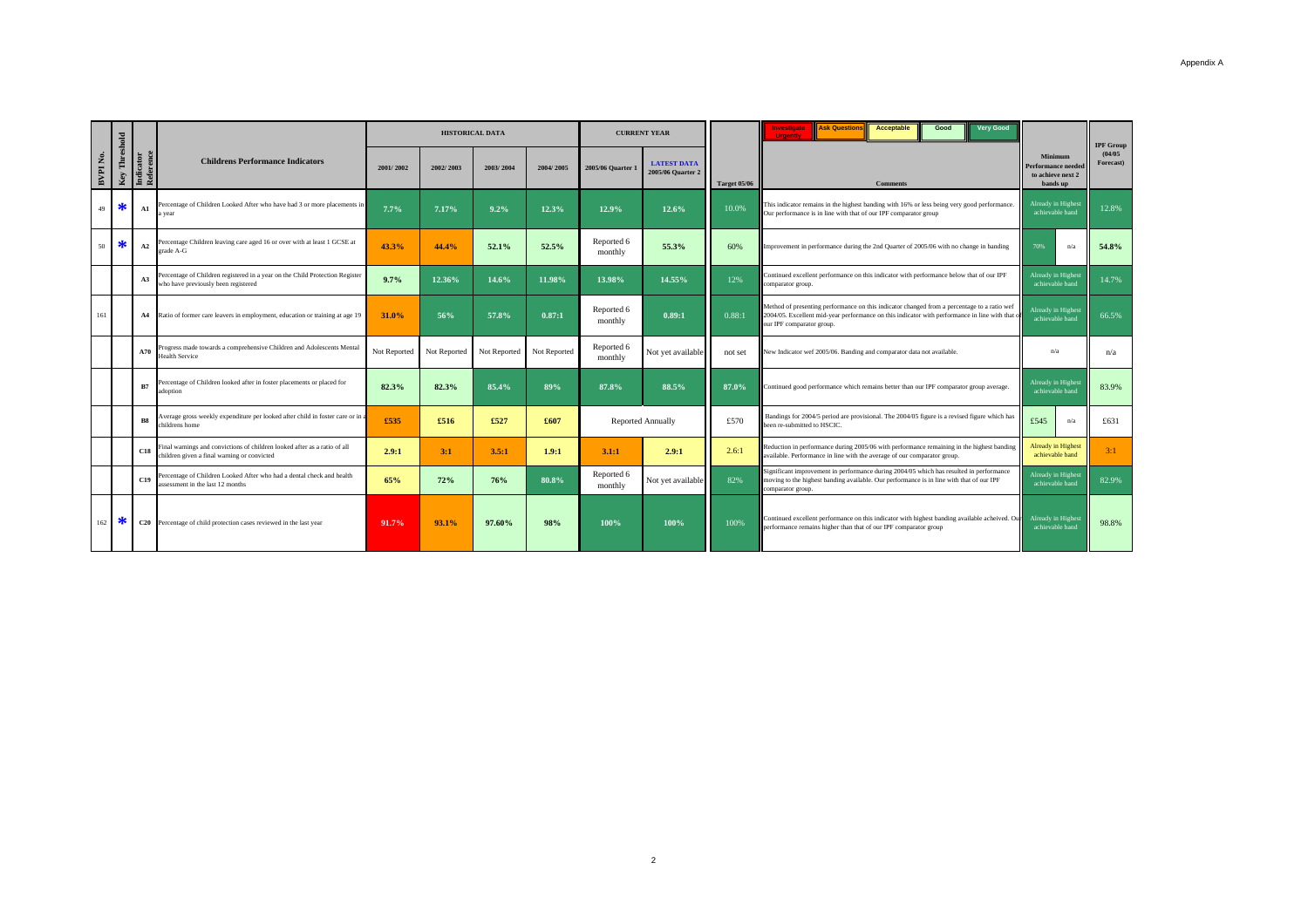|          |                  |                        |                                                                                                                                                                                                                                                           |              |              | <b>HISTORICAL DATA</b> |           |                                | <b>CURRENT YEAR</b>                     |                      | <b>Ask Question</b><br><b>Very Good</b><br><b>Acceptable</b><br>Good<br>Investigate<br>Hraenti                                                                                                                | Minimum<br>Performance neede<br>to achieve next 2<br>hands un |                                              |                                          |
|----------|------------------|------------------------|-----------------------------------------------------------------------------------------------------------------------------------------------------------------------------------------------------------------------------------------------------------|--------------|--------------|------------------------|-----------|--------------------------------|-----------------------------------------|----------------------|---------------------------------------------------------------------------------------------------------------------------------------------------------------------------------------------------------------|---------------------------------------------------------------|----------------------------------------------|------------------------------------------|
| BVPI No. | Threshold<br>Key | Indicator<br>Reference | <b>Childrens Performance Indicators</b>                                                                                                                                                                                                                   | 2001/2002    | 2002/2003    | 2003/2004              | 2004/2005 | 2005/06 Quarter 1              | <b>LATEST DATA</b><br>2005/06 Ouarter 2 | <b>Target 05/06</b>  | <b>Comments</b>                                                                                                                                                                                               |                                                               |                                              | <b>IPF Group</b><br>(04/05)<br>Forecast) |
|          |                  | C <sub>21</sub>        | Percentage of children de-registered from the Child Protection Register who<br>had been registered for more than 2 years                                                                                                                                  | 11.6%        | 7%           | 3.3%                   | 5.6%      | 7.0%                           | 4.8%                                    | 5%                   | Improvement in performance during the 2nd quarter 2005/06 with performance remaining in t<br>highest band available.                                                                                          |                                                               | <b>Already</b> in Highest<br>achievable band | 4.3%                                     |
| 163      | ਨ                | C <sub>23</sub>        | Percentage of children looked after who are adopted                                                                                                                                                                                                       | 7.1%         | 8.81%        | 6.60%                  | 7.4%      | 8.4%                           | 8.4%                                    | 8.0%                 | Continued excellent performance on this indicator which remains in the highest banding and is<br>line with the performance of our IPF comparator group.                                                       |                                                               | <b>Already</b> in Highest<br>achievable band | 8.3%                                     |
|          |                  | C <sub>24</sub>        | Percentage of children looked after who have missed at least 25 days of<br>schooling in a year                                                                                                                                                            | 17.1%        | 18.1%        | 14.5%                  | 14.7%     | Reported<br>Annually           | Not yet available                       | 13%                  | Slight reduction in performance in 2004/05 with no change in banding from 2003/04<br>performance.                                                                                                             |                                                               | 4.99%                                        | 11.7%                                    |
|          |                  | C63                    | The number of children and young people who communicated their views<br>specifically for each of their statutorys review as a percentage of the number<br>of children and young people who were looked after during the year for more<br>than four weeks. | Not Reported | Not Reported | Not Reported           | 87.6%     | Reported 6<br>monthly          | 74.3%                                   | 90.0%                | New Indicator. Comparator data not yet available. 2004/05 performance was based on<br>participation at the final reviewonly. 2005/06 performance is based on participation atevery<br>review during the year. | 75%                                                           | 85%                                          | Not<br>available                         |
|          |                  | C64                    | The percentage of Core Assessments that were completed within 35 working<br>days of their commencement                                                                                                                                                    | Not Reported | Not Reported | Not Reported           | 88.5%     | 82.3%                          | 83.9%                                   | 89%                  | New Indicator. Performance in highest banding for this indicator. Comparator data not yet<br>available.                                                                                                       | Already in Highest<br>achievable band                         |                                              | Not<br>available                         |
|          |                  |                        | C68 Timeliness of reviews of children looked after                                                                                                                                                                                                        | Not Reported | Not Reported | Not Reported           |           | Not Reported Not yet available | 97.4%                                   | 100%                 | New Indicator wef 2005/06. Banding and comparator data not available.                                                                                                                                         | n/a                                                           |                                              | Not<br>available                         |
|          |                  |                        | C69 Distance children newly looked after are placed from home                                                                                                                                                                                             | Not Reported | Not Reported | Not Reported           |           | Not Reported Not yet available | 10.1%                                   | Not yet<br>available | New Indicator wef 2005/06. Banding and comparator data not available.                                                                                                                                         | n/a                                                           |                                              | Not<br>available                         |
|          |                  | D35                    | Percentage of children who have been looked after for at least 4 years who<br>have been in their current placement for at least 2 years                                                                                                                   | 52.8%        | 54.5%        | 51.7%                  | 51.6%     | 50.4%                          | 50.4%                                   | 55%                  | Performance continues to remain in the same band although it is line with that of our IPF<br>comparator group                                                                                                 |                                                               | 70%                                          | 52.4%                                    |
|          |                  | E44                    | Percentage of childrens gross expenditure that was not spent on children<br>ooked after                                                                                                                                                                   | 36%          | 42%          | 47.0%                  | 46.0%     |                                | <b>Reported Annually</b>                | 48.8%                | Reduction in performance figure with no change in banding from previous year                                                                                                                                  | 43%                                                           | 32%                                          | 37%                                      |
|          |                  | <b>E45</b>             | Percentage of children in need from minority ethnic groups as a ratio of the<br>percentage of minority ethnic groups in the child population                                                                                                              | 0.97:1       | 0.54:1       | 0.54:1                 | 0.8:1     | Reported 6<br>monthly          | 0.8:1                                   | 0.9:1                | 2004/5 performance figure derived from Children In Need Census which took place February<br>2005. Improvement in performance from Census held 2 years previous although no change in<br>banding.              |                                                               | n/a                                          | 1.3:1                                    |
|          |                  | E67                    | The number of disabled children supported in their families or living<br>independently, receiving services in the census week, as percentage of the<br>estimated total population of disabled children in the council area                                | Not Reported | Not Reported | Not Reported           | 6.0       | Reported 6<br>monthly          | 6.0                                     | 6.5                  | New Indicator. Performance is just below the threshold for the highest banding for this<br>indicator although well below the targeted oerformance for our IPF comparator group                                |                                                               | n/a                                          | 16.9                                     |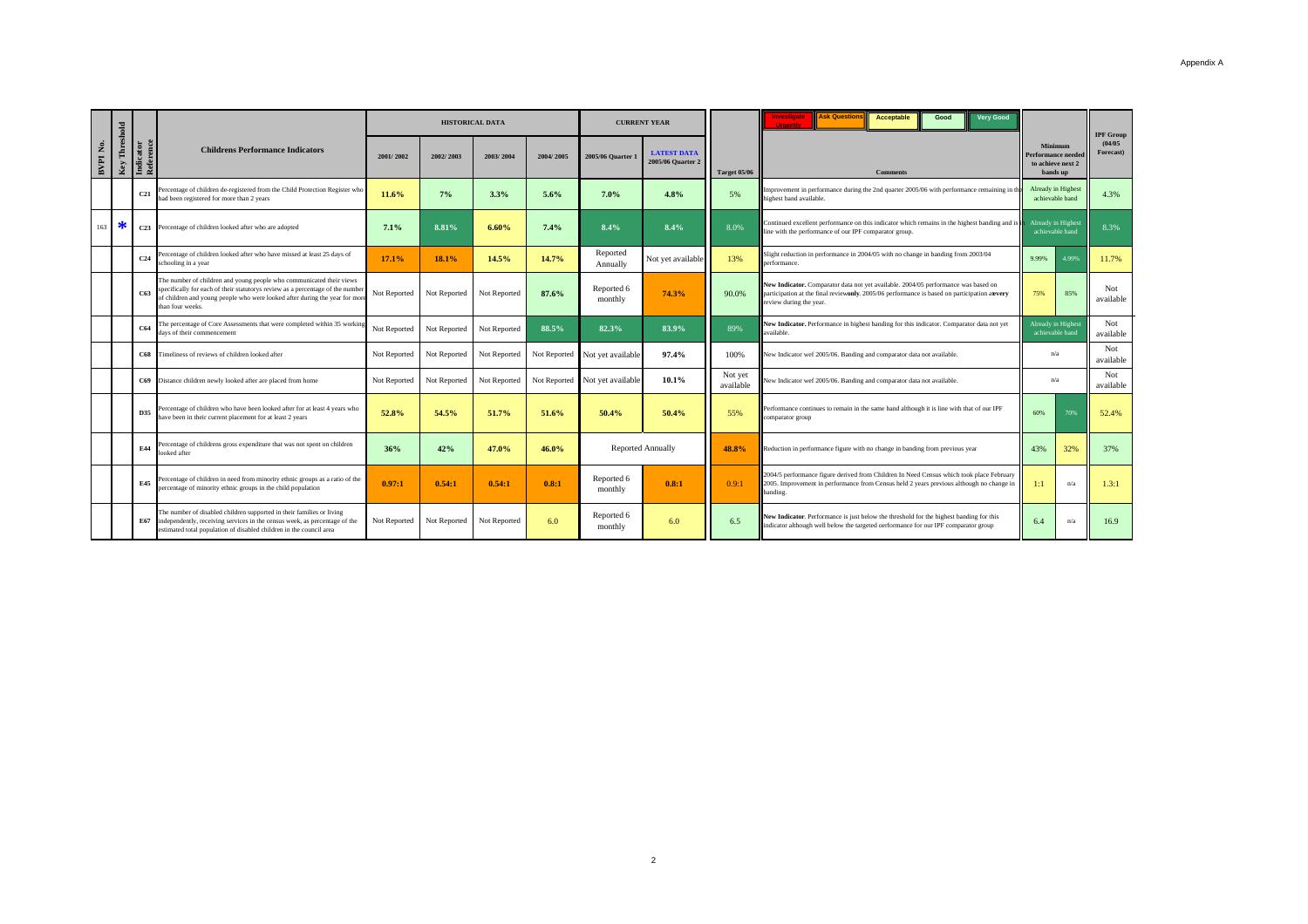## **Effect on Star Rating**

A banding of  $\bullet$  (red) limits<br>"serving people well judgement"<br>to Serving **some** people well

A banding of  $\bullet$  (red) limits<br>"serving people well judgement"<br>to Serving **some** people well

| A banding of • (red) limits<br>"serving people well judgement"<br>to Serving some people well |
|-----------------------------------------------------------------------------------------------|